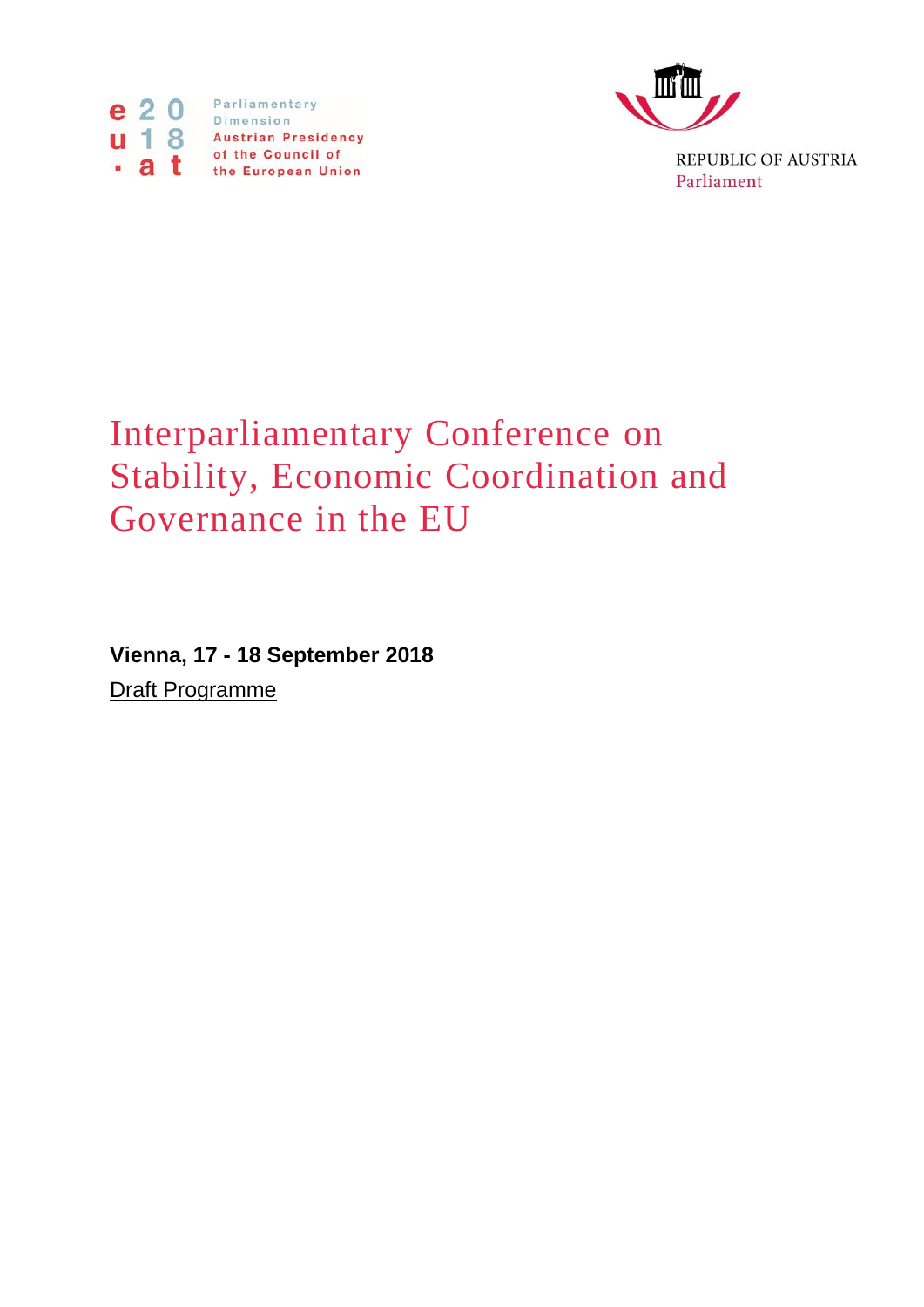## Sunday, 16 September 2018

17:00 - 19:00 Arrival of delegations and check-in at the conference hotels

## Monday, 17 September 2018

| 9:45            | Departure from the hotels                                              |
|-----------------|------------------------------------------------------------------------|
|                 | Registration at the conference venue                                   |
| $10:30 - 11:30$ | <b>Political group meetings</b>                                        |
|                 | Austria Center Vienna (ACV)                                            |
| 10:45           | Departure from the hotels                                              |
|                 | Registration                                                           |
| 11:30           | Lunch at the conference venue                                          |
| 13:00           | Opening of the Interparliamentary Conference on Stability,             |
|                 | <b>Economic Coordination and Governance in the EU</b>                  |
|                 | Austria Center Vienna (ACV)                                            |
|                 | <b>Welcome addresses:</b>                                              |
|                 | <b>Wolfgang Sobotka, President of the Austrian National Council</b>    |
|                 | Inge Posch-Gruska, President of the Austrian Federal Council           |
|                 | Introductory remarks by the Chair:                                     |
|                 | Karlheinz Kopf, Chair of the Finance Committee of the National Council |
|                 | Introductory statement:                                                |
|                 | Gernot Blümel, Federal Minister at the Federal Chancellery for the EU, |
|                 | Arts, Culture and the Media (tbc)                                      |
|                 |                                                                        |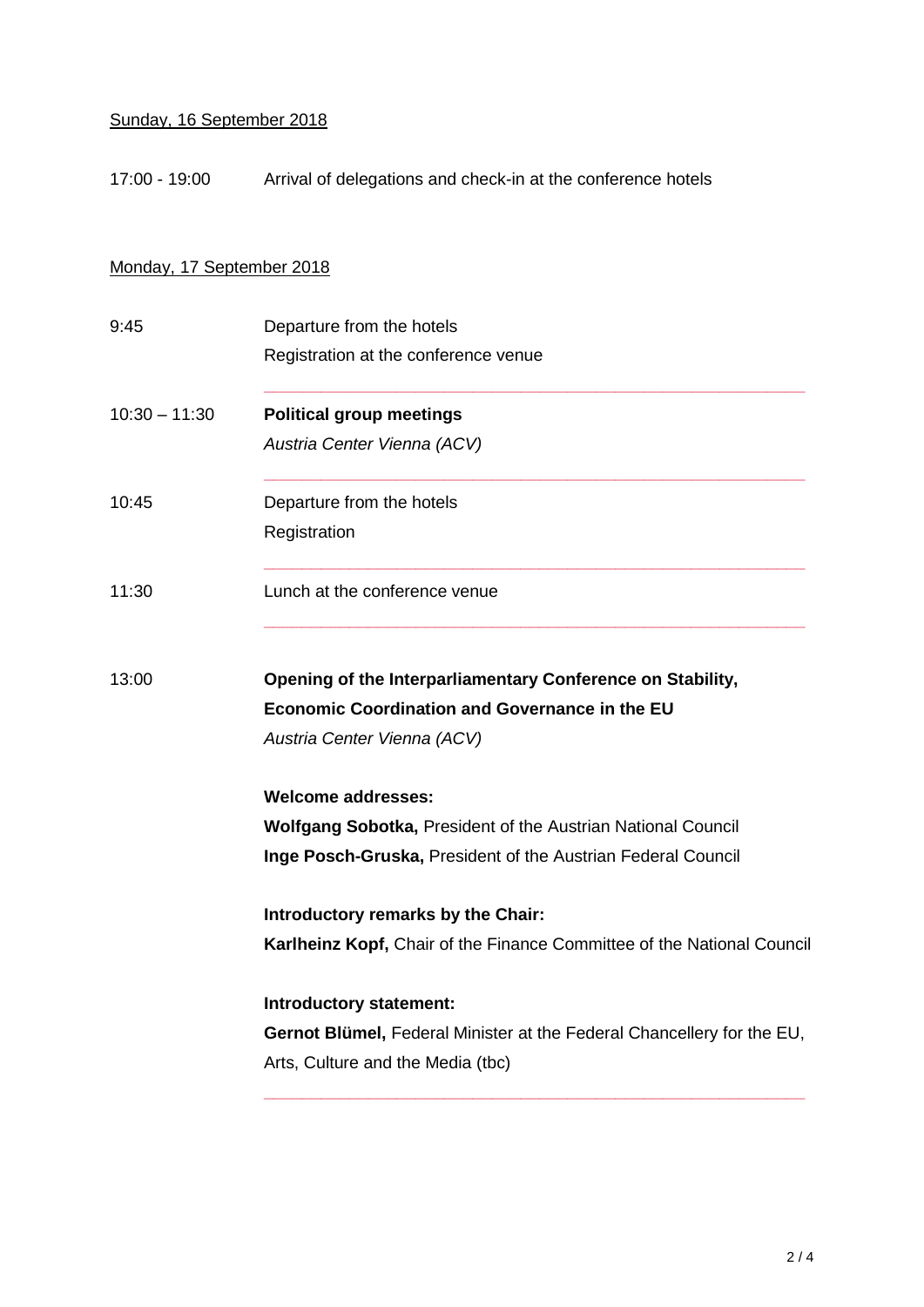| 13:30 | <b>Session 1: Implementation of the EU Fiscal Governance Framework</b> |
|-------|------------------------------------------------------------------------|
|       | Chair: Karlheinz Kopf, Co-Chair: Othmar Karas, Member of the           |
|       | European Parliament                                                    |
|       | <b>Introductory statements:</b>                                        |
|       | Niels Thygesen, Chair of the European Fiscal Board                     |
|       | Gottfried Haber, Professor at the Danube University Krems and Vice-    |
|       | <b>President of the Austrian Fiscal Council</b>                        |
|       | <b>Discussion</b>                                                      |
| 15:30 | Family photo and coffee break                                          |
| 16:15 | Session 2: Investment, innovation and education as drivers for a       |
|       | more competitive Europe                                                |
|       | Chair: Karlheinz Kopf, Co-Chair: Margarida Marques, Member of the      |
|       | Portuguese Assembly of the Republic                                    |
|       | <b>Introductory statements:</b>                                        |
|       | Wilhelm Molterer, Managing Director of the European Fund for           |
|       | <b>Strategic Investments</b>                                           |
|       | Nils Torvalds, Member of the European Parliament (tbc)                 |
|       | <b>Discussion</b>                                                      |
| 17:45 | Return to the hotels                                                   |
| 19:00 | Departure for dinner                                                   |
| 19:30 | Visit of the Albertina Museum and official dinner at the invitation of |
|       | the Chair of the Finance Committee of the National Council in the      |
|       | Albertina state rooms                                                  |
|       | Albertinaplatz 1, 1010 Wien                                            |
| 22:30 | Return to the hotels                                                   |